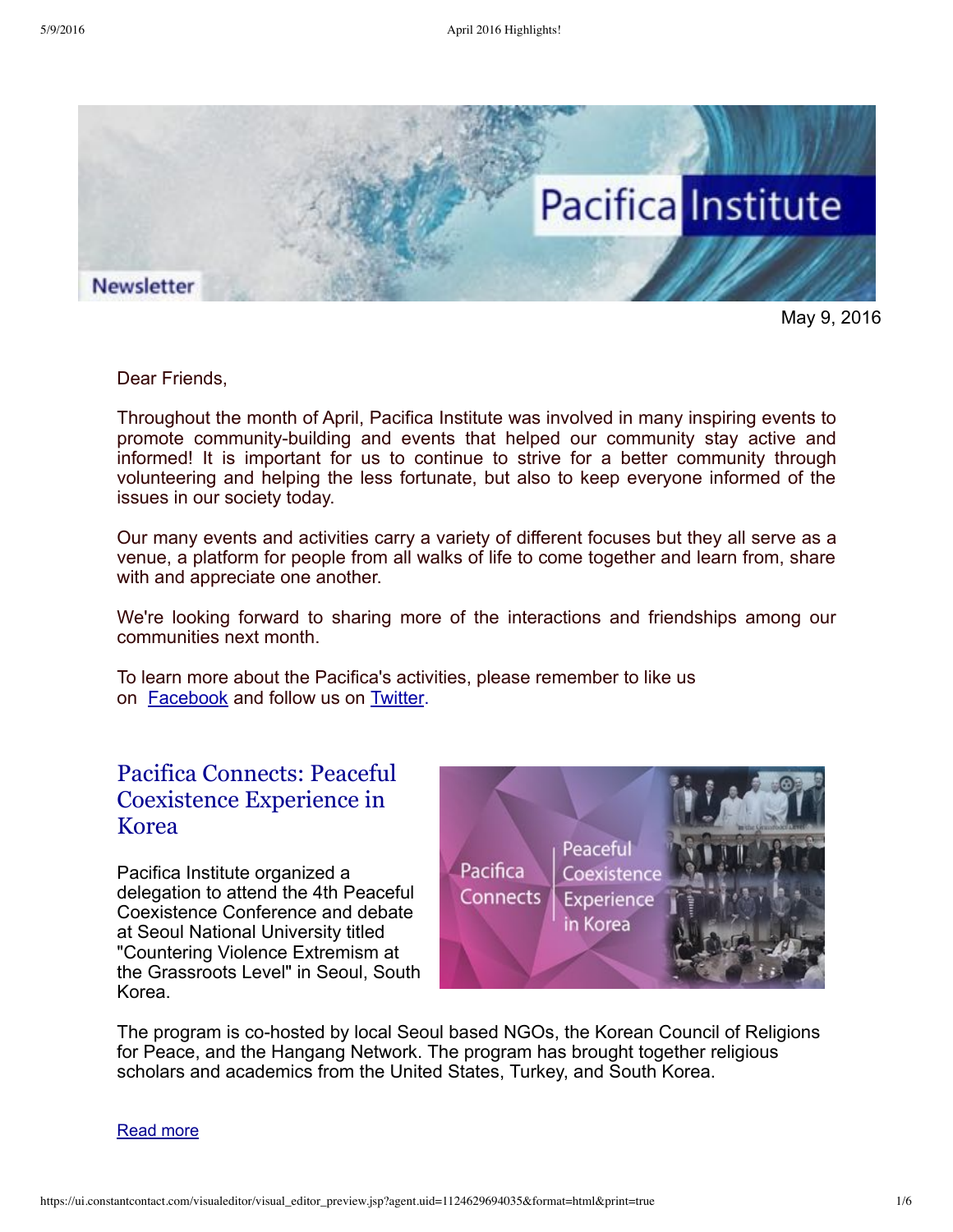Dr. Amir [Hussain:"American](http://pacificainstitute.org/2016/03/19/coastal-protection-updates-by-senator-ben-allen/) values and Islamic values are intertwined and are not as different as imagined."

April 14, 2016, Amir Hussain, Professor of Theological Studies at Loyola Marymount University, gave a lecture on Islam and the building of America at Pacifica Institute Los Angeles branch.



### [Read](http://pacificainstitute.org/2016/04/18/dr-amir-hussain-talked-about-islam-and-the-building-of-america/) more

Pacifica Utah's Talk In Action and Salt Lake Interfaith [Roundtable](http://pacificainstitute.org/2016/04/20/pacifica-utahs-talk-in-action-and-salt-lake-interfaith-roundtable-bring-neighbors-together-to-feed-children-around-the-world-2/) Bring Neighbors Together to Feed Children Around the World

Many of us long to make a positive and lasting impact on those around us, desiring to do something practical and meaningful to serve our fellow human beings in need.



[Read](http://pacificainstitute.org/2016/04/20/pacifica-utahs-talk-in-action-and-salt-lake-interfaith-roundtable-bring-neighbors-together-to-feed-children-around-the-world-2/) more

## Refugee and [Immigrant](http://pacificainstitute.org/bay-area/2016/05/02/refugee-and-immigrant-forum-in-santa-clara-county/) Forum in Santa Clara County

On April 20th, at its Silicon Valley Branch, Pacifica Institute hosted Refugee and Immigrant Forum of Santa Clara County with 17 guest organizations.

[Read](http://pacificainstitute.org/bay-area/2016/05/02/refugee-and-immigrant-forum-in-santa-clara-county/) more



## Pacifica Institute to [Volunteer](http://pacificainstitute.org/2016/05/02/pacifica-to-volunteer-at-orange-county-food-bank/) at Orange County Food Bank

On April 14, 2016 Orange County Pacifica volunteers worked side-by-side to the beat of music, packing food boxes that are distributed to hungry people in Orange County and surrounding areas. Overall in two hours there were more than all volunteers in OC Food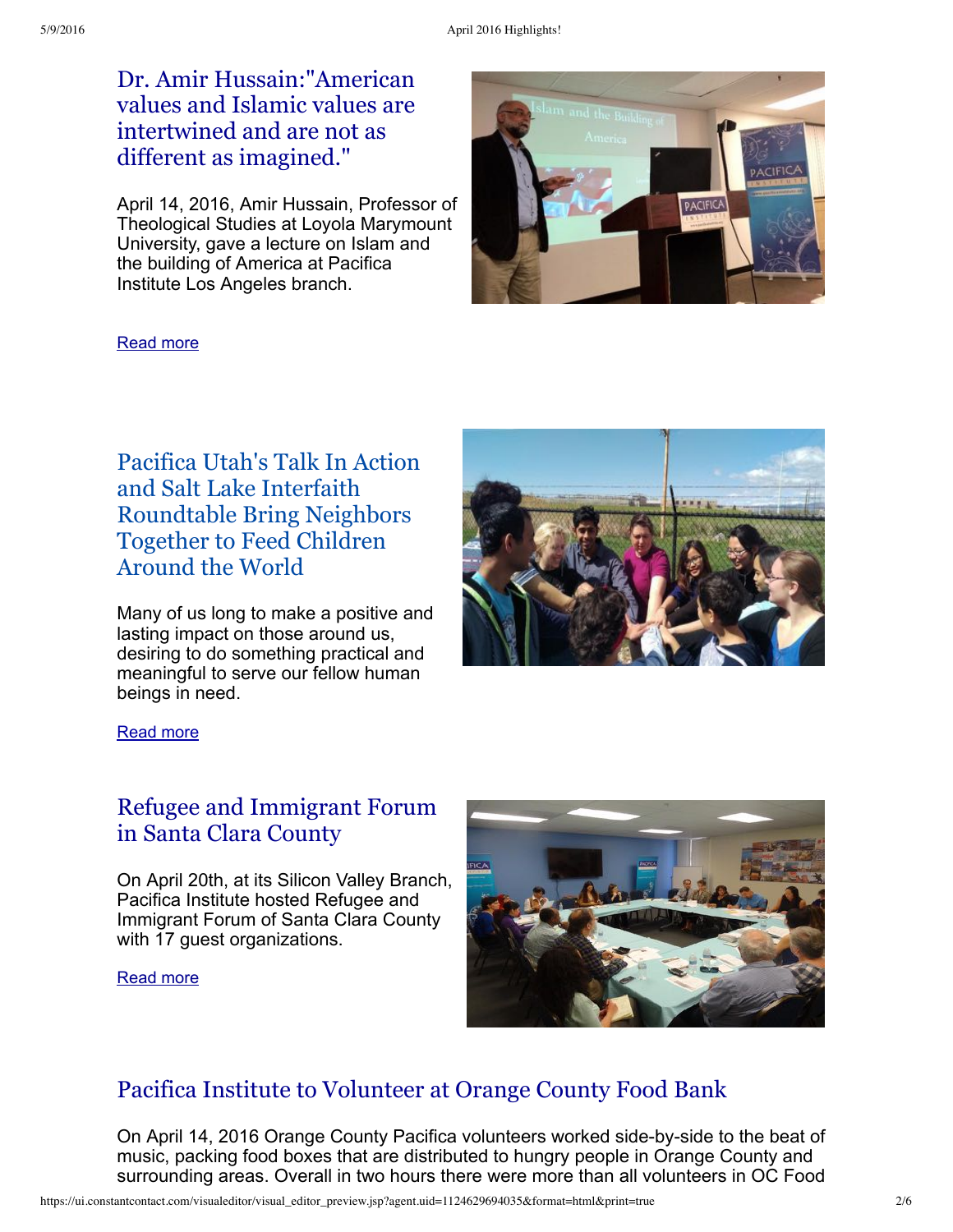Bank able to packed more than 1500 food boxes.

[Read](http://pacificainstitute.org/2016/05/02/pacifica-to-volunteer-at-orange-county-food-bank/) more





# A Conversation with the Founders of Miss Understanding on the Growth of [Muslim-Christian](http://pacificainstitute.org/2016/05/07/a-conversation-with-the-founders-of-miss-understanding-on-the-growth-of-muslim-christian-relations/) Relations

On April 24th, the founders of Miss Understanding, Sondos and Michal visited, Pacifica Institute Orange County branch to talk about the growth of Muslim-Christian relations. "We're



here to specifically discuss the problems that affect Muslims and Christians alike" Sondos stated and after a brief introduction to our speakers, the program began.

[Read](http://pacificainstitute.org/2016/05/07/a-conversation-with-the-founders-of-miss-understanding-on-the-growth-of-muslim-christian-relations/) more

## Talk in [Action](http://pacificainstitute.org/2016/04/29/talk-in-action-at-the-road-home/) at The Road Home

On April 25, 2016 The friends of Pacifica Institute Utah Talk in Action met at The Road Home to teach a half dozen different art projects to kids really ready for the diversion.



[Read](http://pacificainstitute.org/2016/04/29/talk-in-action-at-the-road-home/) more

# Muslim and Jewish Teens and Parents Coming Together for the Passover [Celebration](http://pacificainstitute.org/2016/05/06/muslim-and-jewish-teens-and-parents-coming-together-for-the-passover-celebration/)

Pacifica Institute Los Angeles branch welcomed teens of Malibu synagogue and Pacifica Teens, along with Rabbi Judith Halevi and the parents of the teens from Malibu Synagogue for Passover celebration. Rabbi Judith walked guests through The Order of Seder and everyone joined in the practice. It was a unique, hands-on experience for the Muslims and a special opportunity for the Jewish guests to demonstrate their Passover celebration.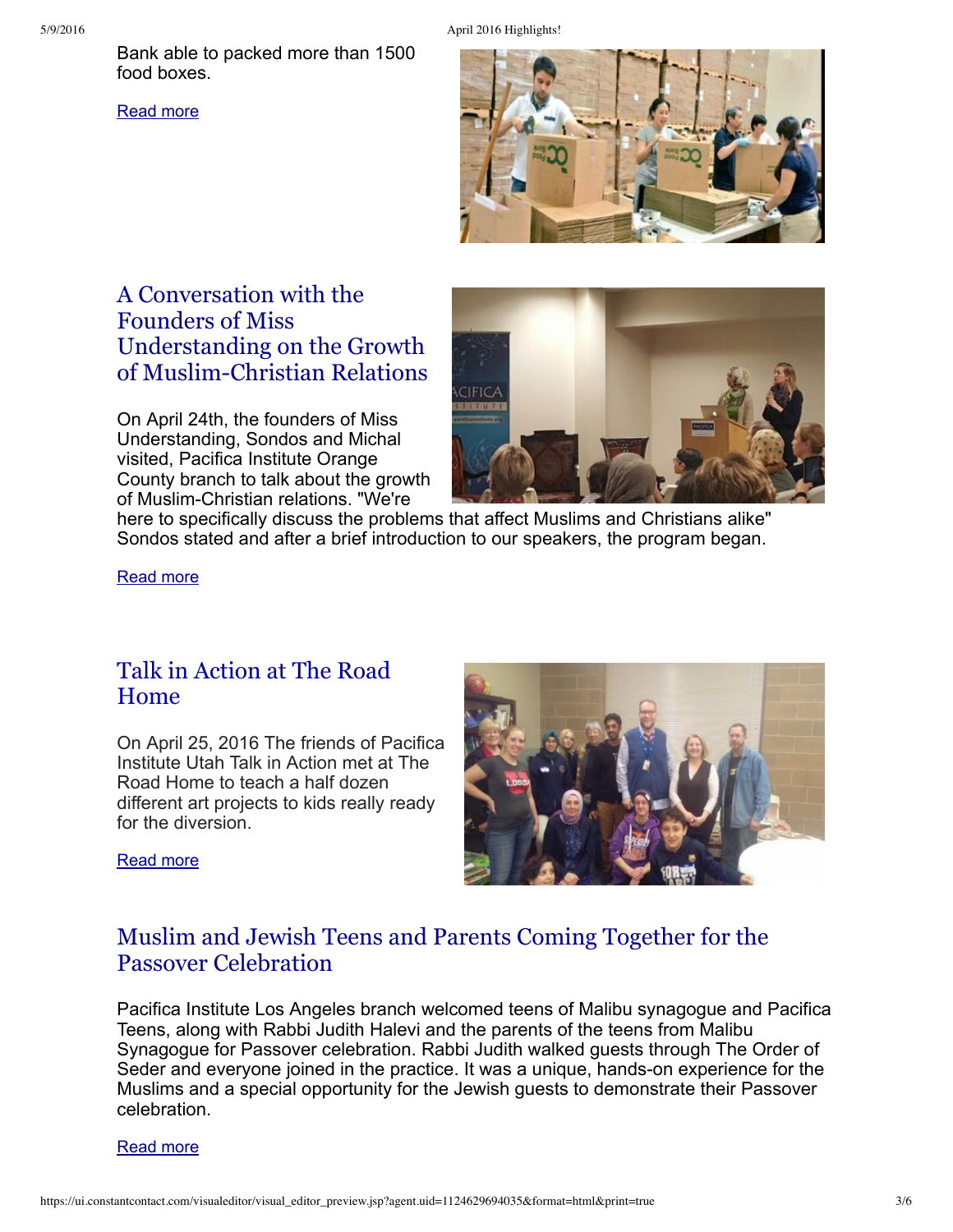5/9/2016 April 2016 Highlights!



# Pacifica Volunteers in Orange County joined the [Community](http://pacificainstitute.org/2016/04/29/pacifica-volunteers-in-orange-county-joined-the-community-service-day/) Service Day

On April 23, 2016 Pacifica volunteers participated in two events which were sponsored by Great Huntington Beach Interfaith Council (GHBIC) events as a part of Community Service Day.



[Read](http://pacificainstitute.org/2016/04/29/pacifica-volunteers-in-orange-county-joined-the-community-service-day/) more

"Kimchi was a motivating experience of the recent Pacifica trip to South Korea for us travelers, who participated in interfaith dialogue and roundtable discussions on Countering [Extremism."](http://pacificainstitute.org/2016/03/12/pacifica-orange-county-in-partnership-with-miss-understanding-hosted-the-fourth-2-faiths-1-friendship-mixer-event/)



What is kimchi? It is a very spicy, pickled/fermented cabbage, typically prepared with a variety of seasonings including garlic, red or other chili peppers, and vinegar. But, what is kimchi? It is a staple food of Korea; so common, and so popular a side dish (average annual consumption of over 40 pounds per person), it is present on the home and restaurant table, morning, noon and night. Still, what is kimchi? It is a key intermediary between people meeting together at table; it is the maker and maintainer of friends in friendship. It is even invoked to bring a smile to faces when taking pictures, replacing "cheese" as the word of choice.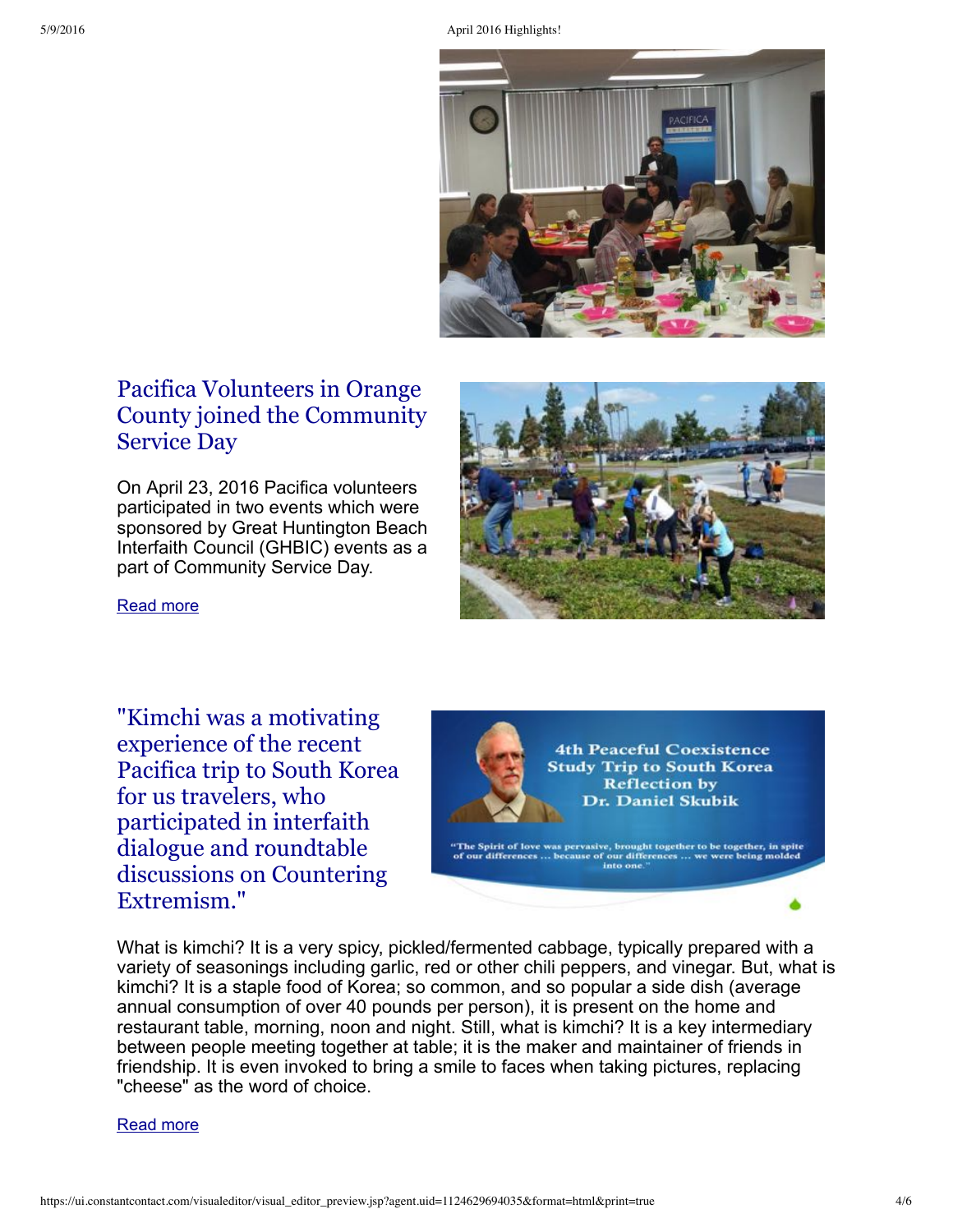## Dr. Yuval [Ben-Bassat](http://pacificainstitute.org/bay-area/2016/04/25/dr-yuval-ben-bassat-the-practice-of-petitioning-the-ottoman-sultan-enabled-ottoman-subjects-to-convey-their-grievances-directly-to-the-ruler/) spoke at Pacifica Institute East Bay Branch

Dr. Yuval Ben-Bassat was the guest speaker on April 17, Sunday at Pacifica Institute East Bay Branch. His talk focused on the relationships of Ottoman Sultans with Muslims, Jews and Christians in the 19th century.

[Read](http://pacificainstitute.org/bay-area/2016/04/25/dr-yuval-ben-bassat-the-practice-of-petitioning-the-ottoman-sultan-enabled-ottoman-subjects-to-convey-their-grievances-directly-to-the-ruler/) more



A small crew from Pacifica Institute and Embrace Relief spent dinnertime at Hope Place's women and children shelter located in Seattle on April 2nd, Saturday. Hope Place provides longterm shelter program to homeless and hurting women and children in the greater Seattle area.





[Read](http://pacificainstitute.org/seattle/2016/05/06/pacifica-volunteers-served-food-to-homeless-and-hurting-women/) more

# Pacifica Volunteers joined Madrona Woods [Restoration](http://pacificainstitute.org/seattle/2016/05/06/pacifica-volunteers-joined-madrona-woods-restoration-efforts/) Efforts

A group of young volunteers from Pacifica Institute celebrated the 20th anniversary of Madrona Woods restoration effort on April 6th. Volunteers helped to remove the invasive vegetation and trash, maintain the trail system, and also plant native plants during the 4 hours they spent in the Madrona Woods, which is in east central Seattle, next to Lake Washington.